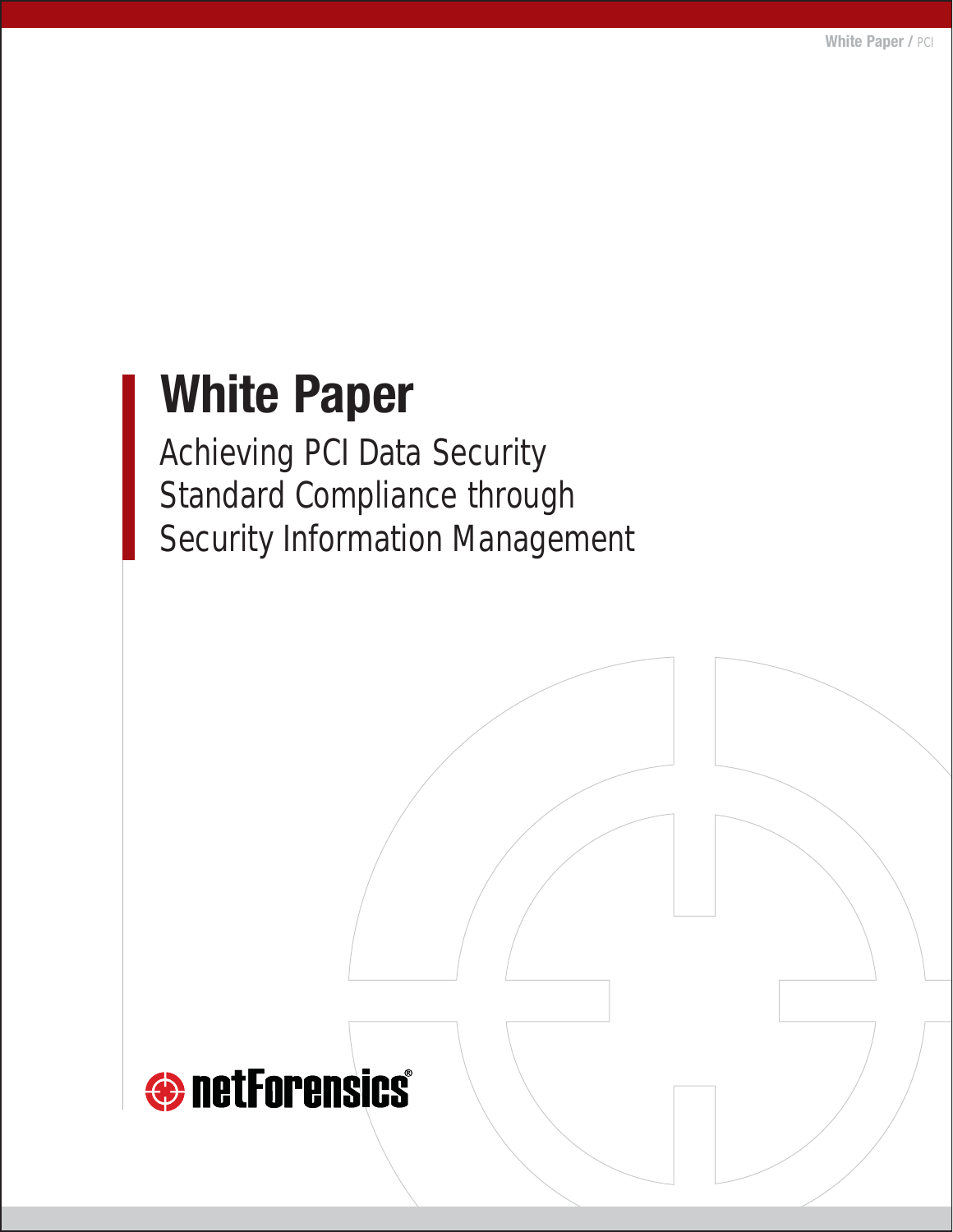## **Contents**

| The PCI Challenge: Protecting Credit Card              |  |
|--------------------------------------------------------|--|
| <b>Security Information Management: The Foundation</b> |  |
| The netForensics Solution: Aligning with PCI           |  |
|                                                        |  |
|                                                        |  |

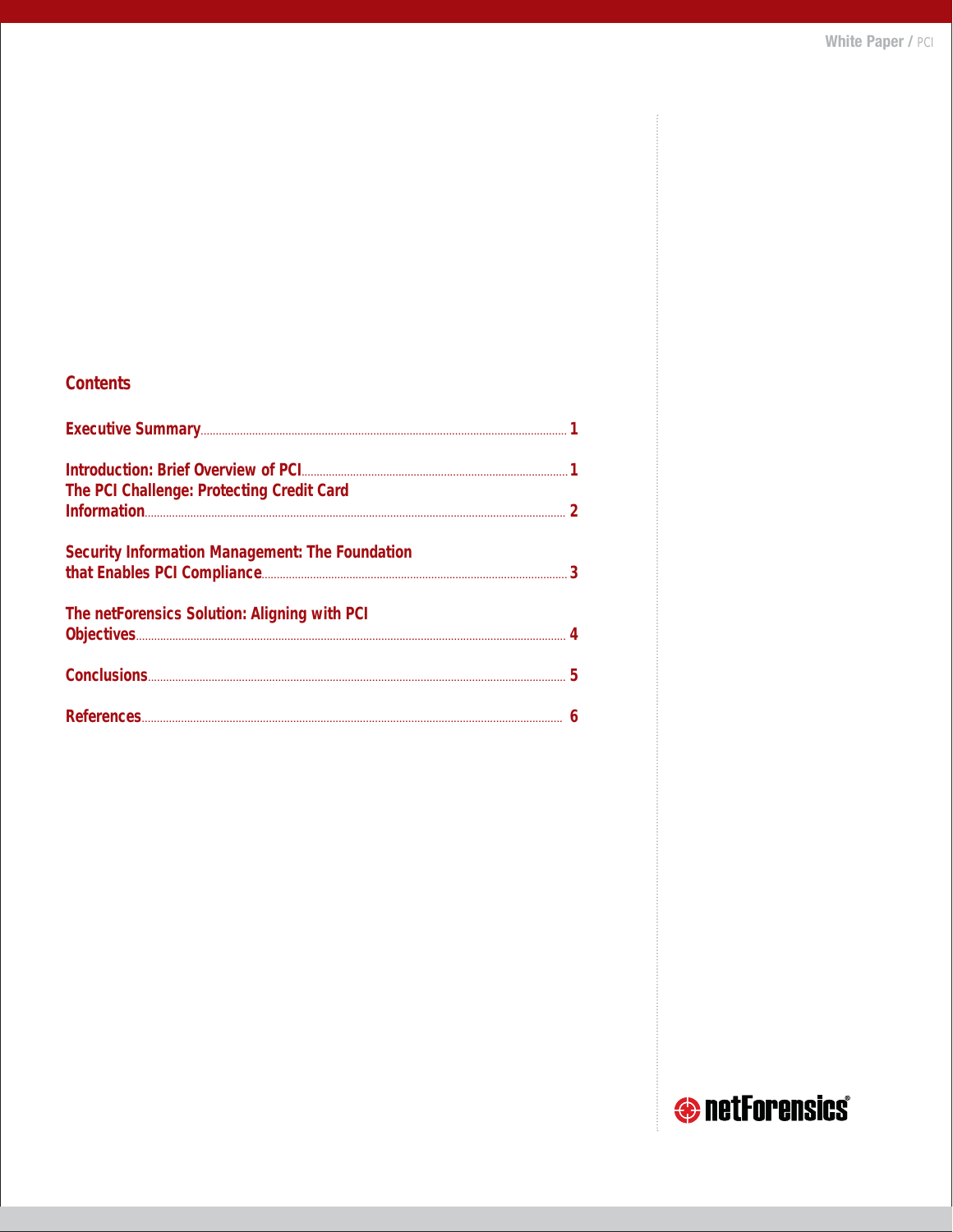## **Executive Summary**

Assuring the integrity and security of credit card information has been an ongoing challenge for companies with responsibility for consumer credit card information. In 2005, however, information security accountability intensified for merchants and payment service providers when the Payment Card Industry (PCI) Data Security Standard was introduced worldwide. MasterCard, Visa, and other major credit card corporations collaborated in developing the PCI standard to enable a single, consistent approach to safeguarding sensitive data for all card brands. By adhering to security standards on how cardholder data is handled and stored, retailers and service providers can help reduce debit and credit card fraud.

Strict PCI requirements compound existing information security responsibilities, so developing and implementing an effective security management system presents new challenges for organizations, consuming valuable resources in the process. Visibility into real-time threats and vulnerabilities is called for, yet most organizations lack the comprehensive data protection tools, performance measurement capabilities, and validation processes needed for both internal and external information security initiatives such as PCI compliance. Retailers and service providers must prove diligence in managing cardholder information security risk, or can face tough consequences including sizeable fines and even imprisonment.

Security information management (SIM) can enable merchants and service providers to protect cardholder data while managing ongoing security policies and procedures. By deploying netForensics' nFX Open Security Platform (nFX OSP), with its inherent SIM technology, organizations can transform security-related information into actionable security intelligence. Equipped with broad security knowledge, organizations can meet PCI security requirements and successfully address other industry regulations as well.

## **Introduction: Brief Overview of PCI**

In 2005, Visa and MasterCard collaborated in creating common industry security requirements to help alleviate debit and credit card fraud. Based largely on Visa's Cardholder Information Security Program (CISP) and MasterCard's Site Data Protection (SDP) standards, PCI is now the worldwide standard for consumer data protection across the payment industry. Visa currently maintains the PCI standard and compliance program. PCI requirements apply to members, merchants, merchant banks or acquirers, and payment service providers that process, store, or transmit credit card information. According to the PCI standard, these security requirements apply to:

*"…all 'system components' which is defined as any network component, server, or application included in, or connected to, the cardholder data environment. Network components, include, but are not limited to, firewalls, switches, routers, wireless access points, network appliances, and other security appliances. Servers include, but are not limited to, Web, database, authentication, Domain Name Service (DNS), mail, proxy, and Network Time Protocol (NTP). Applications include all purchased and custom applications, including internal and external (Web) applications." 1*

Thus, an enterprise-wide information security program that encompasses all network security devices, applications, and databases is necessary. Otherwise, organizations can face detrimental consequences for non-compliance, with sizeable fines per data theft

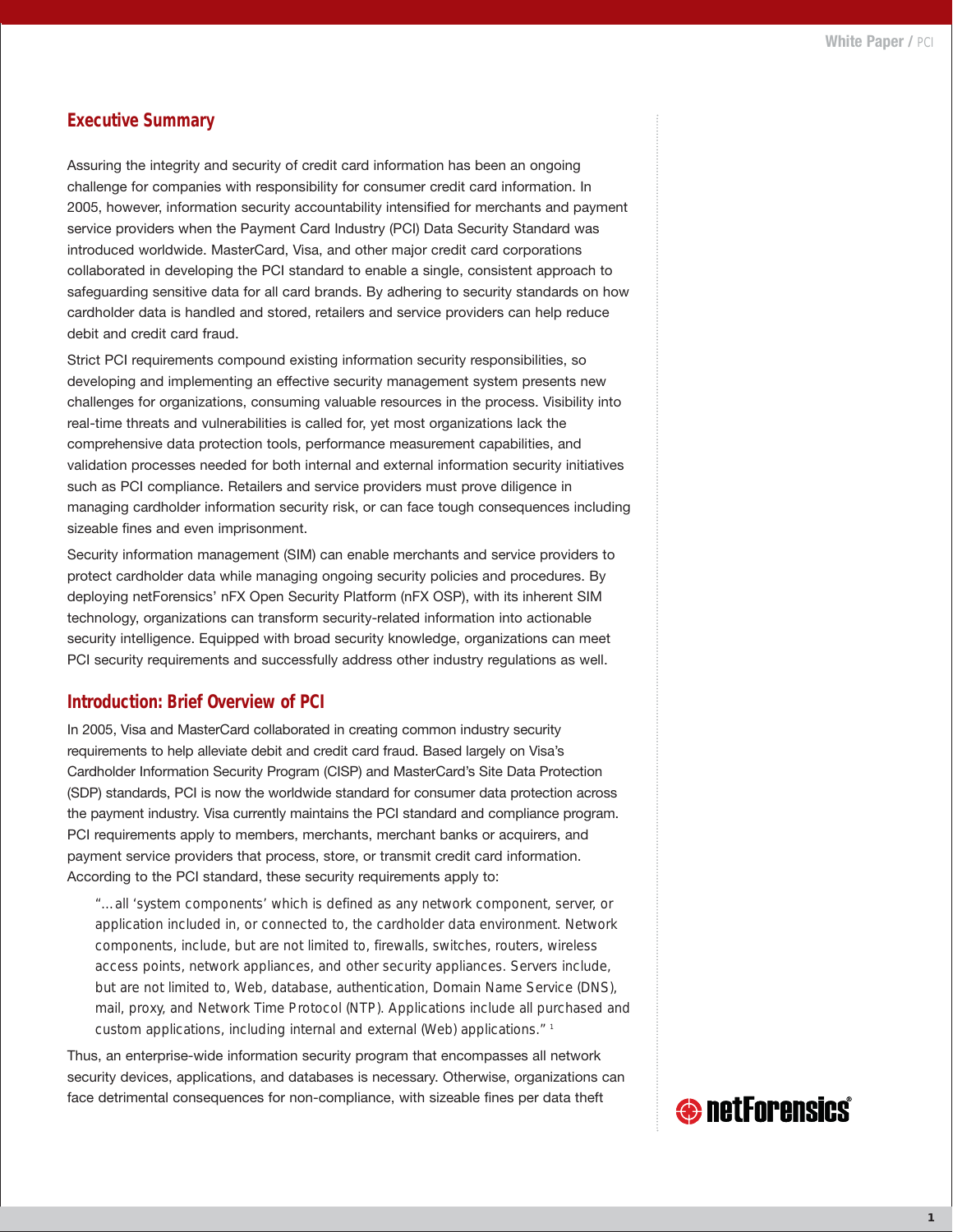incidence, punitive damages, revocation of a company's right to accept or process credit cards, loss of consumer and partner confidence, and even imprisonment. Third-party service providers must also meet PCI compliance, since PCI requires merchants to only do business with service providers that adhere to the payment card security standards. To achieve compliance, merchants and service providers that handle a large number of transactions must pass quarterly and annual audits by a certified third-party assessor.

## **The PCI Challenge: Protecting Credit Card Information**

As detailed in the PCI Data Security Standard manual, all merchants and service providers are required to meet the following objectives to adequately protect credit card information:

- Build and maintain a secure network Install and maintain a firewall configuration to protect data; refrain from using vendor-supplied defaults for system passwords and other security parameters.
- Protect cardholder data Protect stored data; encrypt transmission of cardholder data and sensitive information across public networks.
- Maintain a vulnerability management program Use and regularly update antivirus software; develop and maintain secure systems and applications.
- Implement strong access control measures Restrict access to data by business need-to-know; assign a unique ID to each person with computer access; restrict physical access to cardholder data.
- Regularly monitor and test networks Track and monitor all access to network resources and cardholder data; regularly test security systems and processes.
- Maintain an information security policy Maintain a policy that addresses information security.<sup>1</sup>

Once these PCI compliance objectives are met, merchants and service providers must validate their efforts. The more transactions and account information a merchant or service provider processes, the more stringent the validation requirements. The largest credit card providers, Visa and MasterCard, have the toughest validation standards, which include an on-site security audit, a self-assessment questionnaire, and a network scan. Protecting the most sensitive customer information involves both monitoring external network activity as well as managing internal user activity at the application and database level. Much of the cardholder data is maintained in internal databases and application servers where threats often occur. These internal networks are comprised of many proprietary applications with vulnerabilities that can be difficult to identify and fix. Countless mission-critical hosts, though legitimate, may also pose a security risk. Additionally, IT teams must adequately maintain PCI compliance without blocking authorized data access or disrupting business processes. Given the complexities of protecting credit card numbers and other sensitive cardholder data from loss or compromise, an effective and comprehensive information security program must be implemented.

## **Security Information Management: The Foundation that Enables PCI Compliance**

SIM can provide a flexible, scalable, and comprehensive solution for addressing risk management and PCI compliance challenges. An enterprise-class SIM solution can transform all information security-related data into actionable security intelligence. Properly

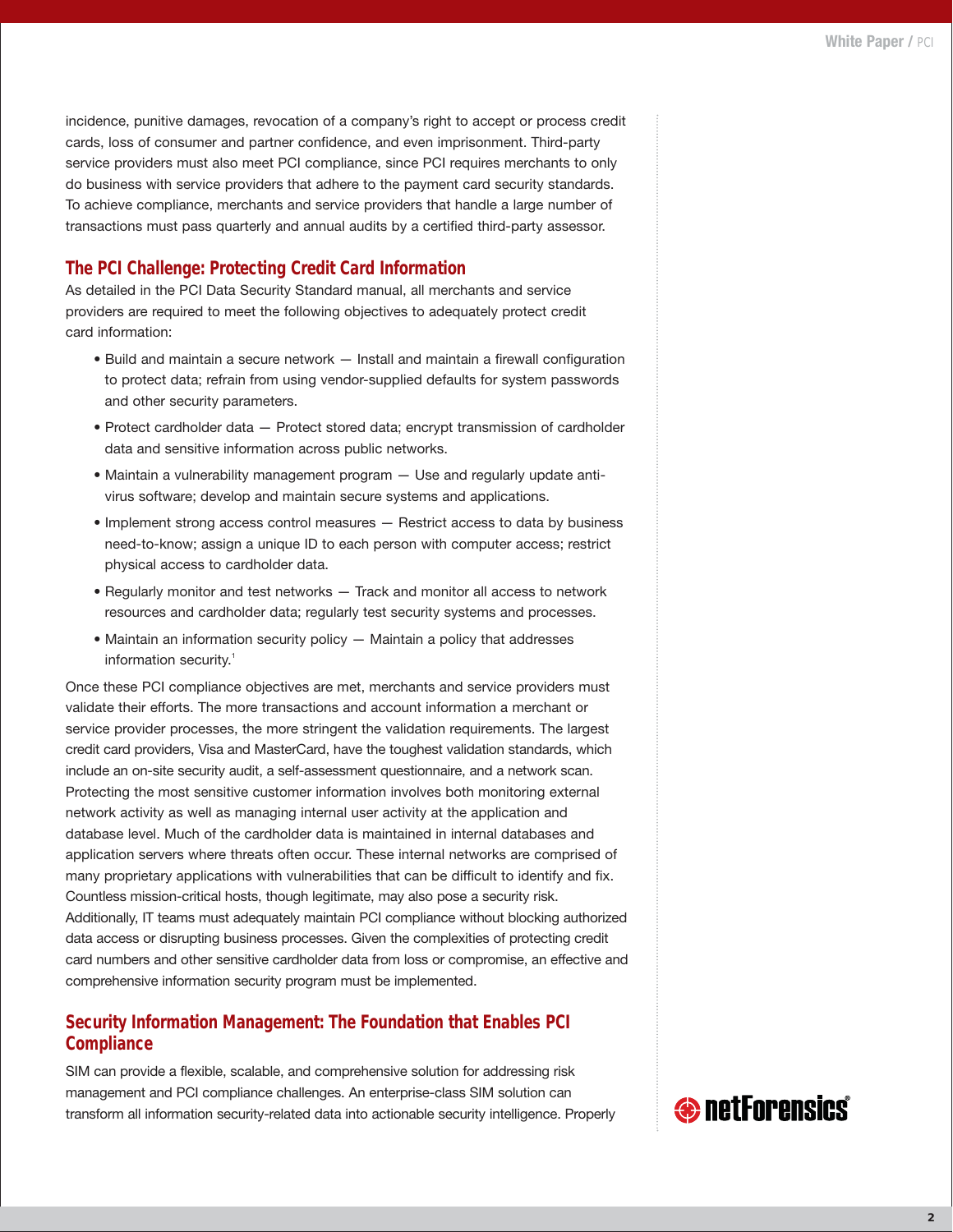implemented, a best-practices SIM solution gives merchants and service providers real-time visibility into cardholder security-related risk and compliance data so that PCI standards can be upheld. Additionally, leveraging a SIM platform to comply with PCI can create a more reliable, streamlined IT infrastructure, improve service delivery, increase availability, and reduce risk. Organizations can also benefit from simplified auditing, more effective cost controls, and improved customer confidence and loyalty.

Assuming the following responsibilities to prove diligence in managing information security risk helps merchants and payment service providers meet PCI requirements, as well as those of other privacy and security regulations:

- Define a policy-driven security management program that can be incorporated early on into business processes — Identify the people and technology controls needed to satisfy the organization's security mission and ensure compliance. Also, ensure that security initiatives are integrated into business processes at their onset, rather than after the fact.
- Validate security controls Provide for the monitoring and reporting of controls on human actions and decisions, process controls, and information technology controls.
- Implement a risk management approach to information security Comprise active monitoring of risk as defined and measured by key control indicators (KCIs) and key risk indicators (KRIs), correlating the relative value of information assets, the threats to the confidentiality, integrity, and availability of the assets, and the vulnerability of the systems and architecture that store and carry the assets.
- Demonstrate due diligence in the application of internal controls Create a link between the security infrastructure and policy by capturing all security events from all network hosts, devices, and assets in an auditable database.
- Develop and implement an effective security-incident management process Demonstrate that the proper steps were taken to correct systems and adjust policy if a non-compliant situation is identified.
- Enable reporting that can help demonstrate compliance Demonstrate the ongoing security of compliance-related assets over a period of time, recreating the organization's security posture in the event of an audit, and enabling security performance management against metrics that can be leveraged for corporate governance initiatives.
- Establish capabilities for archiving and data preservation Preserve near-term and long-term data in its purest form for forensics and evidentiary presentation.

By implementing effective, comprehensive policies and procedures for establishing accountability and consistent reporting practices, retailers and payment service providers can successfully meet PCI regulatory compliance directives.

## **The netForensics Solution: Aligning with PCI Objectives**

netForensics provides the SIM infrastructure to successfully address PCI compliance challenges. The nFX OSP set of security solutions provides organizations that store, process, or transmit cardholder data greater visibility, better intelligence, and more effective response to threats. The enterprise-class SIM technology from netForensics includes the following tools and technologies:

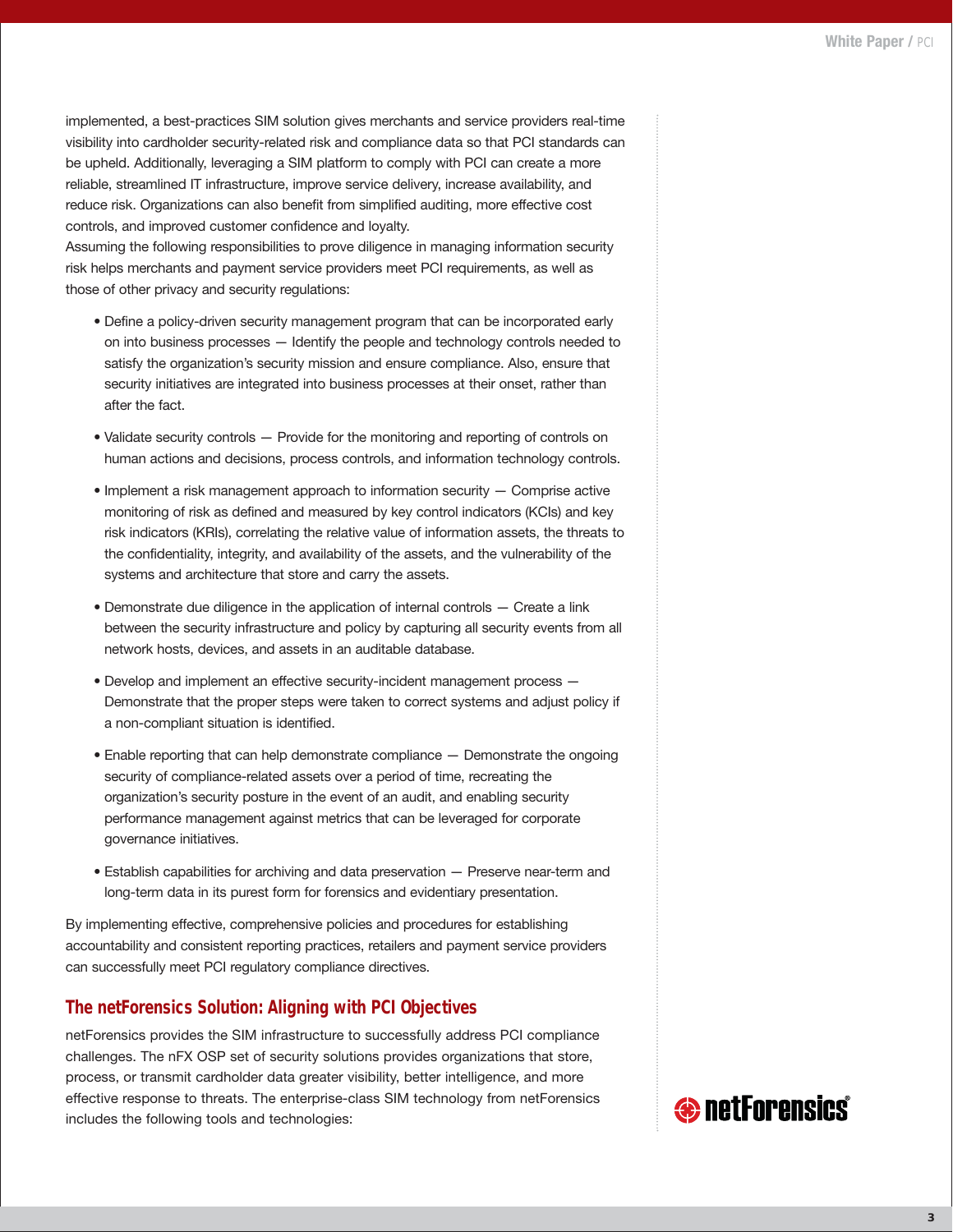- Actionable Security Intelligence With broad security intelligence, merchants and payment service providers have a foundation from which to maintain PCI compliance operations. Organizations can establish a continuous process of threat collection, identification, and remediation, and ensure business continuity.
- Enterprise-Class Security Decision Support Organizations can meet compliance requirements through automated threat identification, by reporting against controls, and via incident resolution management. Additionally, they can resolve incidents as they occur. Metrics enable Performance measurement, with is enabled, with metrics to provide baselines for security and performance gauges at the analytical and executive dashboard levels.
- Scalable, Robust SIM Architecture A scalable SIM architecture cost-effectively supports growth and reduces total cost of ownership in mid-size to large environments. The SIM architecture incorporates data from security and network devices, applications, scanners, and databases to deliver global visibility into all security-related activities, regardless of numbers.
- Correlation Technology and Processing Power A comprehensive correlation technology goes beyond simply logging security information, and instead speeds threat identification and provides an accurate picture of risk. The nFX OSP technologies are architected to handle the massive volume of security information from network-related sources as well as server logs, applications, databases, and identity management systems, and pinpoint attacks from the inside and beyond based on a thorough understanding of network and user activity. The correlation technologies process large volumes of data from the perimeter down to the core to identify real-time threats and historical patterns.
- Visualization, Reporting, and Analytics Merchants and service providers can visualize threats as well as the security information underlying the threats. Through the in-depth reporting functionality, key stakeholders and especially auditors have ready access to comprehensive PCI compliance data. The deep level of analytics enables organizations to measure compliance, risk, and operational performance so that security analysts, operators, and executives can determine the security posture and take any necessary steps to improve it.
- Incident Resolution Management Workflow and Embedded Security Knowledge nFX OSP offers guidance through a repeatable incident response workflow, allowing firms to effectively eradicate threats and prevent reoccurrences. Through actionable security intelligence, the incident remediation process is documented for security policy management and improvement purposes, as well as for regulatory audits. The embedded knowledge base integrates third-party security information that includes a pre-populated database of incidents and how to resolve them.
- Application Security Monitoring nFX OSP, designed with monitoring at the application layer, provides comprehensive application security monitoring at the application layer. Flexible deployment options allow nFX OSP to be configured optimally to handle application events, while failover and redundancy guarantee the availability of events from identity management systems, server logs, and traditional network security devices. Dashboards and reports allow everyone involved in the process of enterprise security to understand the impact of an application-level incident on business continuity.



**4**